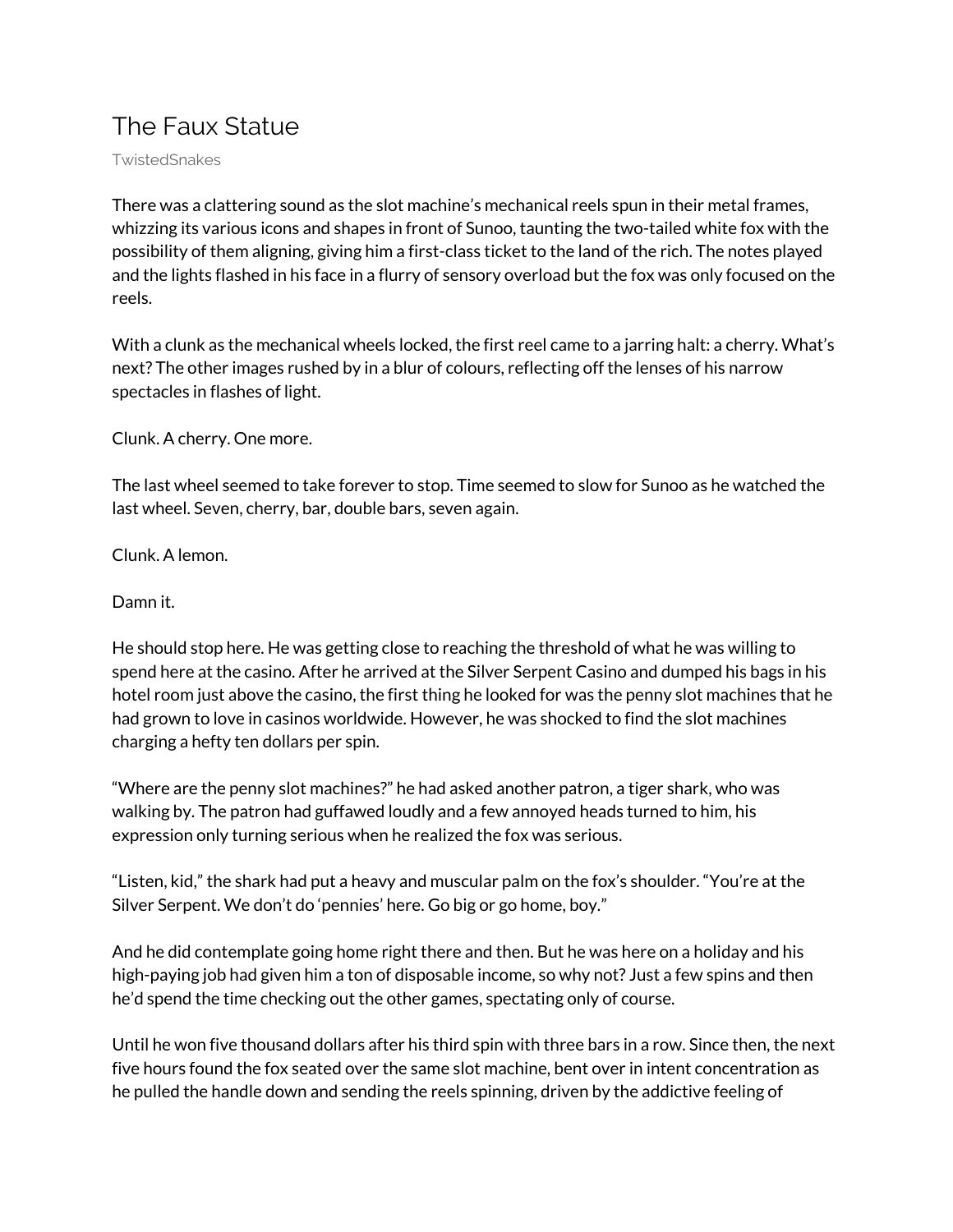winning. Or at least, the possibility of winning. If three single bars gave him so much, how much more would the jackpot bring him?

But each win had only pushed him to play even more to the point that he was eighteen thousand dollars poorer than when he had first stepped in, dangerously close to the twenty thousand limit he had set in his mind not to cross. Best to stop while he was on a losing streak before another winning spin would push him to spend a few thousand more.

Sunoo got off the round leather stool and stumbled as his legs got a feel of the ground again. Where to next? He ventured deeper into the casino, following a corridor which opened up to an expansive circular Egyptian-themed lobby. Palm trees sat in golden pots of earth beside limestone entrances that led off to elaborate hallways, posh restaurants, and bustling game rooms.

The outskirts of the room were lined with effigies of the numerous Egyptian deities, from Anubis to Horus, from Hathor to Sekhmet. An inner circle of statues represented the eight greater gods in their natural elements. A statue of Tefnut was calling forth a shower of rain depicted by a curtain of crystal raindrops suspended from the ceiling, and Shu the god of wind had his arms outstretched as gusts of air swirling around his sculpted body. The rest of them were in poses as they shaped their respective elements around them.

In the middle of the circle, however, was a statue that looked very different from the others. Rather than the clean marble that made up the effigies of the other gods, this one was encased in gold except for where the weather-worn metal revealed its body of black onyx gleaming beneath. Gold leaves and precious stones of jasper, carnelian and turquoise were inlaid in the statue's headdress, necklace and kilt. A sceptre in his hands was topped with a huge emerald crystal.

The statue's face was that of the sun-god Ra, the god of all Egyptian deities. Standing on a plinth, he towered over the other effigies, a beam of hard, orange light shining from below him as he loomed over the patrons of the Silver Serpent as they went on their way, most of them slowing down in awe of the dim and imposing room. The white fox was among them, admiring the decor as he approached the statue of Ra in the middle.

A plague on the plinth informed him that the statue was estimated to be crafted in 1300 BC, having been recovered from a recently-discovered shrine on the outskirts of the ancient temple of Karnak. The valuable artefact was probably meant to be housed in a museum, but knowing the extravagance of the Silver Serpent, they would have bribed their way to robbing history of priceless relics for the purpose of adorning their ornate hallways.

Sunoo snorted. He didn't quite approve of their practices but he wasn't the one with billions of dollars to spare. Suddenly, there was the sound of squealing as two excited children, a mouse boy and a rabbit girl came running through the lobby, weaving between the statues in a game of catch.

"Haha, you can't catch me!" exclaimed the girl.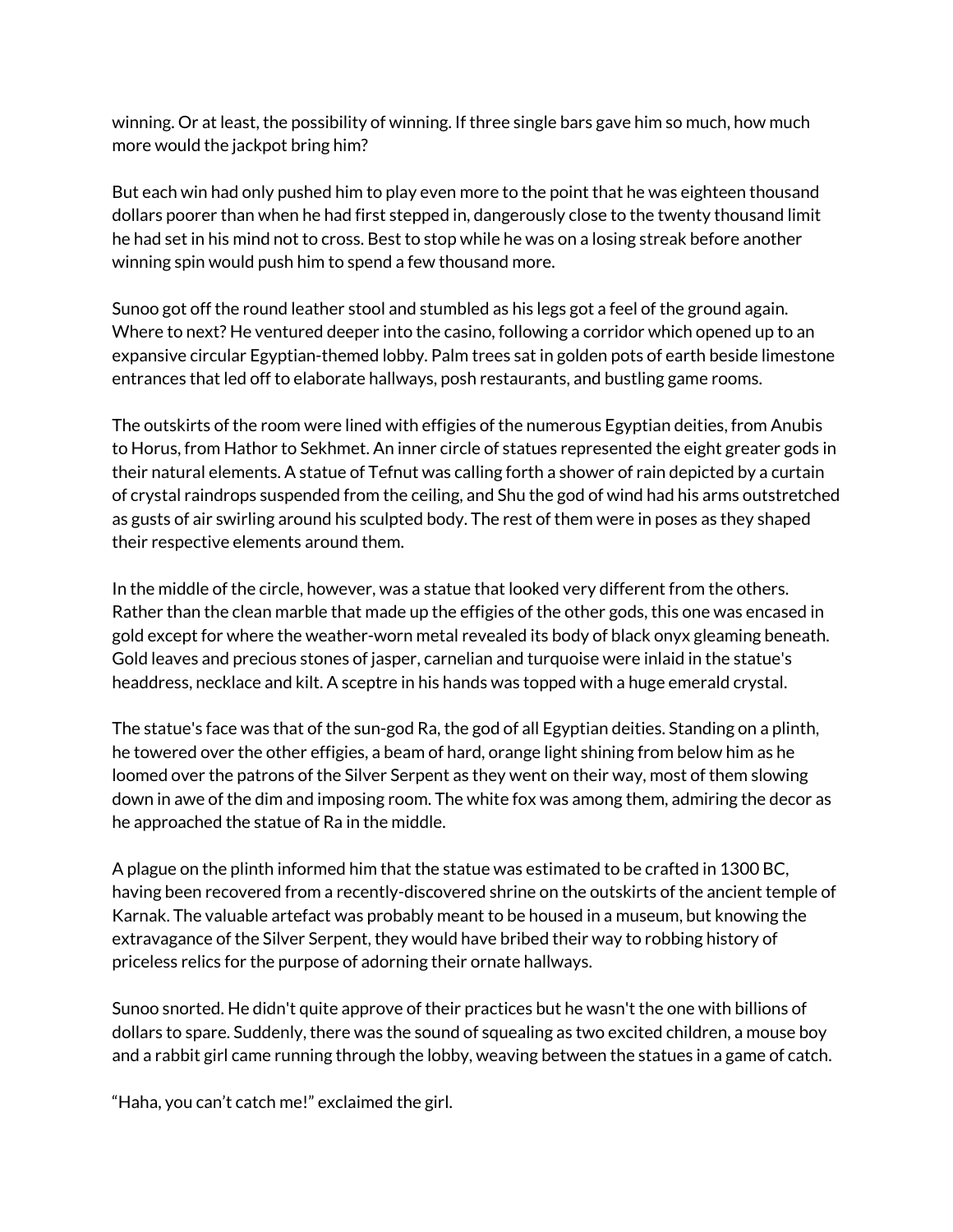"Nuh-uh, just wait and see!" the boy yelled back.

The girl rushed past Sunoo in screams of laughter and he glared in annoyance. The boy was hot on her heels. With his hands outstretched, he shoved the fox aside.

Time seemed to slow down as Sunoo fell over. He flailed his arms trying to keep his balance and his hands hit something hard before coming to rest on the plinth. There was a sound of scraping stone as the hard object that was the left foot of Ra slipped off the pedestal.

The statue of the god tipped and fell over and the fox's heart lurched along with it. With a sickening smash, the statue hit the ground and shattered, sending bits of gold-plated onyx flying all about the room. The effigies of Nephthys and other lesser deities laid smashed under the black shards that used to be Ra's chest.

Sunoo scrambled to his feet, unable to believe the wreckage in front of him. He stared at the fragments in shock, his mouth open in bewilderment. People were staring at him but Sunoo did not notice. The world seemed to flash by and he only snapped out of it when a strong hand pressed on his shoulder.

"Come with us, sir," the owner of the hand, a rhino dressed in a security guard uniform, instructed.

"B-but it wasn't my fault. There were these two kids-" he looked around him but the boy and girl had long run off into another part of the casino.

"Don't make this difficult for either of us,"the rhino grunted. Reluctantly, Sunoo nodded and followed the guard away.

"How am I going to restore the Egyptian exhibit," a blue-furred and horned tern sat on the leather chair behind a modern desk, furrowing his brows and massaging his temples with his clawed fingers. A nameplate that read "Javek" in gold letters sat on the table in front of him. A monitor, keyboard, and mouse sat on the left side of the table.

The silence hung heavy between them and Sunoo fiddled his fingers. Reducing a historical artefact into a pile of broken stone wasn't something he knew how to fix "Maybe we could-" Sunoo began.

"Shut it," Javek waved his free hand as if to brush off the fox's words."I wasn't talking to you."

A few awkward minutes passed with the tern deep in thought and the fox shifting uncomfortably in his mesh chair. Javek finally sat up straight in his chair and glared at Sunoo.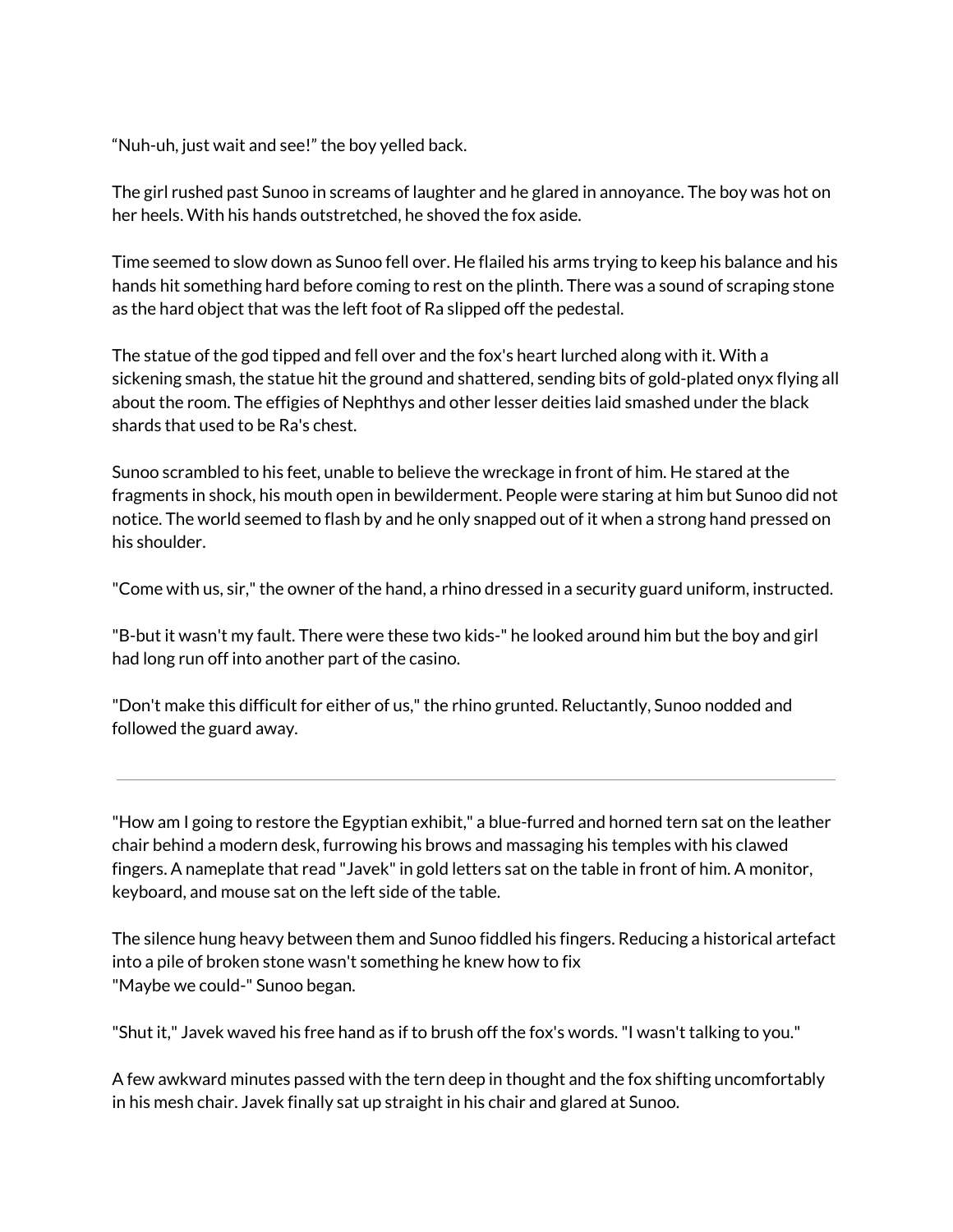"You're going to replace the display," he waved a clawed finger in the air.

"B-but I don't have that kind of money for-"

"Shut it," he repeated, rolling his eyes with a sigh. He grabbed the mouse with his hand and scrubbed it across the table and the monitor turned on, its glare reflecting off the tern's striped fur. Tapping sounds filled the room for a few minutes as Javek typed on his mechanical keyboard with Sunoo watching in silence. With a final tap on his enter key, the printer behind Javek beeped and came to life, ejecting out a sheet of printed paper. He turned and grabbed it roughly, giving it a cursory glance before pressing a button on the table.

The rhino from before entered from the door behind Sunoo and approached the table, awaiting his instructions. The tern handed the sheet of paper to the rhino who examined it sceptically."He'll replace the statue," Javek waved his hand and the rhino nodded, turning to the apprehensive fox.

"Follow me," he grunted at Sunoo and the fox hastily got up to follow, not wanting to cause any more trouble. He was led down a corridor to a glowing, rounded rectangle in the wall. The rhino stood in front of the rectangle and a beam of light shone around him."Personnel Aneoln Rizu detected. Access granted," a female robotic declared as the wall within the rectangle faded away. Without hesitation, Aneoln stepped into the room.

The room within the newly-revealed doorway was illuminated by lights as they flickered on. Sunoo's eyes rested on a large glass cylinder that stood in the middle of the room, looking like a shower cubicle or an organism storage chamber Sunoo remembered from sci-fi movies. The room wasn't particularly spacious either, with enough space for about three people to stand side by side between the glass chamber to its white walls.

Sunoo raised his eyes quizzically. He was expecting to see another office where he would have to discuss a payment plan for the statue, not a futuristic science laboratory. However, the rhino's towering figure shut his mouth and he followed the guard in.

"Strip," Aneoln instructed once Sunoo was in the room and the doorway faded back to a panel of white.

"Huh? Wait, why?" the fox gave the rhino a dirty look as he tried to hide his confusion.

"Strip! Now!" Aneoln barked and Sunoo quickly complied, throwing off his shirt and pants before kicking them into a pile in the corner of the room. The rhino glared at his underwear-clad figure. "Everything," he growled.

Sunoo bit his lip to prevent himself from blurting out more questions that burned inside of him as he gingerly slipped his underwear off tossed it on the pile of clothes.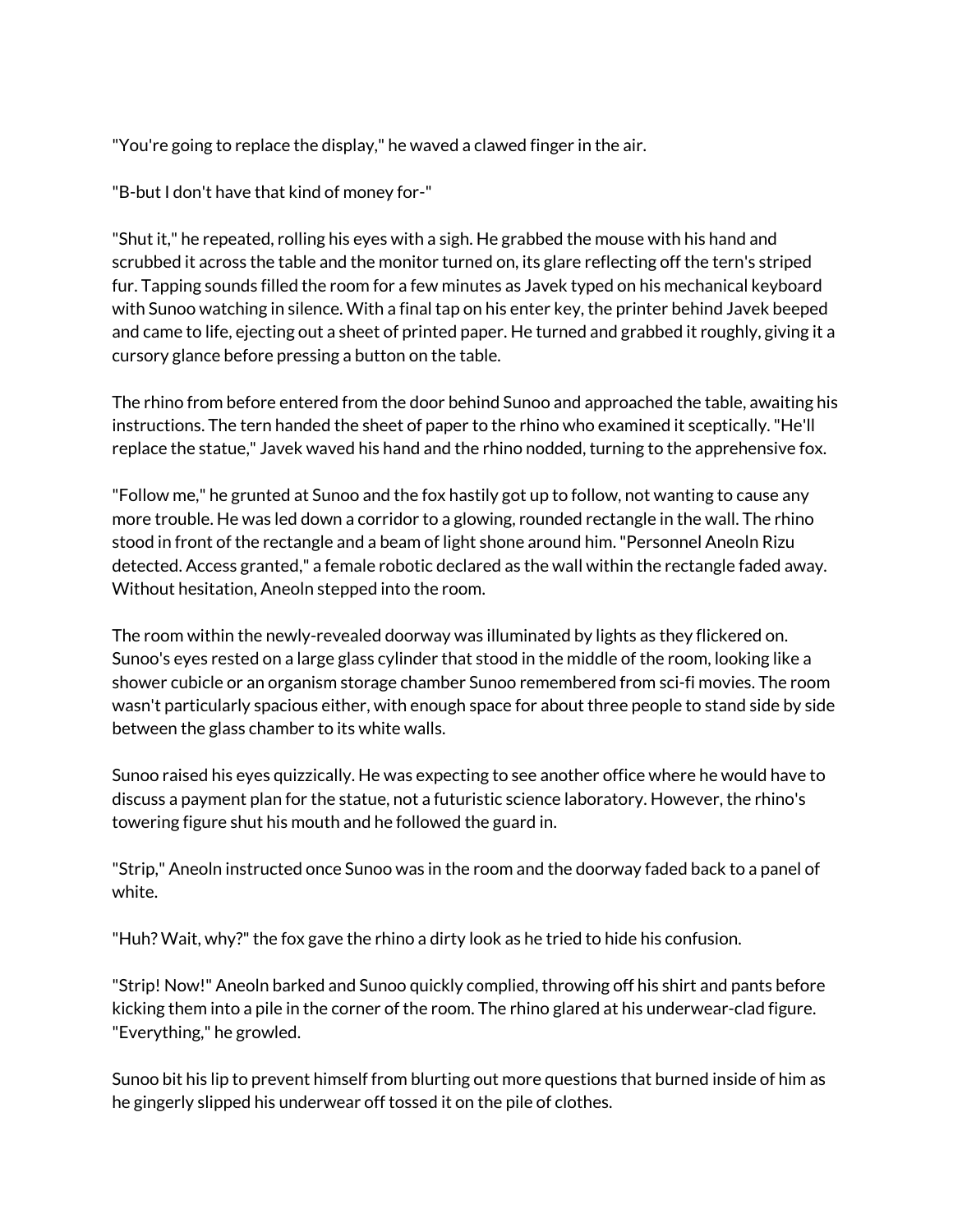"Glasses," Aneoln sneered and Sunoo silently took them off and folded it on top of his clothes. A control panel with a digital display and keyboard folded out of the left wall and the rhino tapped a few keys. The glass walls of the chamber slid down into the ground with a soft whir.

"Get in," came the next command.

"Hey, wait. Mr Rizu, right?" Sunoo turned nervously to the rhino who snorted his acknowledgement."What's this for? How does this pay for the statue?"

"You're not paying for it. You're replacing it," Aneoln answered vaguely."Now get in." The explanation left the fox with more questions than answers but the stern look from the rhino did an effective job in shutting him up. Warning signs were flashing in his head but he didn't exactly have a choice as he stepped into the middle of the room.

Aneoln tapped a button and the glass walls rose around the apprehensive fox."Hey! What's this?" Sunoo protested. The rhino ignored the fox as he typed a code from Javek's sheet of paper into the control panel, referencing back and forth between the sheet and the keyboard. With the tap of the enter key, the screen accepted the code.

"Procedure started," a mechanical voice announced and a black, viscous fluid poured from nozzles in the ceiling into the chamber."Wait! What's this?" he asked concernedly. The liquid washed around his feet and stuck to his fur, flattening it down against his skin. It was thick and sticky, almost the texture of-"Rubber?" he looked at the goo in disgust. Was he going to be engulfed in this stuff?"Hey!" he shouted at Aneoln as he slammed his fists on the glass."You can't do this to me!"

The rhino didn't seem to care for Sunoo's cries as he stared nonchalantly at the fox's predicament, indifferent from his years of"experience" working at the Silver Serpent. The rubber gushed around his waist, making it hard for him to move around in his chamber. He took a step back and tripped in the sticky latex, falling backwards into the rubber. There was a brief moment of struggling before the fox burst through the surface of the latex, completely black and faceless. His rubber-coated fur was turned into a smooth surface that was to be his second skin.

"Help! Please!" he begged Aneoln. Panicking as he stumbled around blindly around the chamber, Sunoo tried to pull the layer of rubber of his face. It strained in his hands, pulling his fur out along with it as it was stretched away from his body. There was a snap and the latex slipped out of his hands, smacking him in the face and throwing him backwards into the pool of goo again, giving him another coat of rubber.

The rubber was blocking off all flow of air in his mouth and nose and he struggled more, not noticing as the liquid latex was drained away and the glass walls descended around him. Aneoln stepped forward to the latex fox and grabbed his sticky neck, holding the struggling victim in place.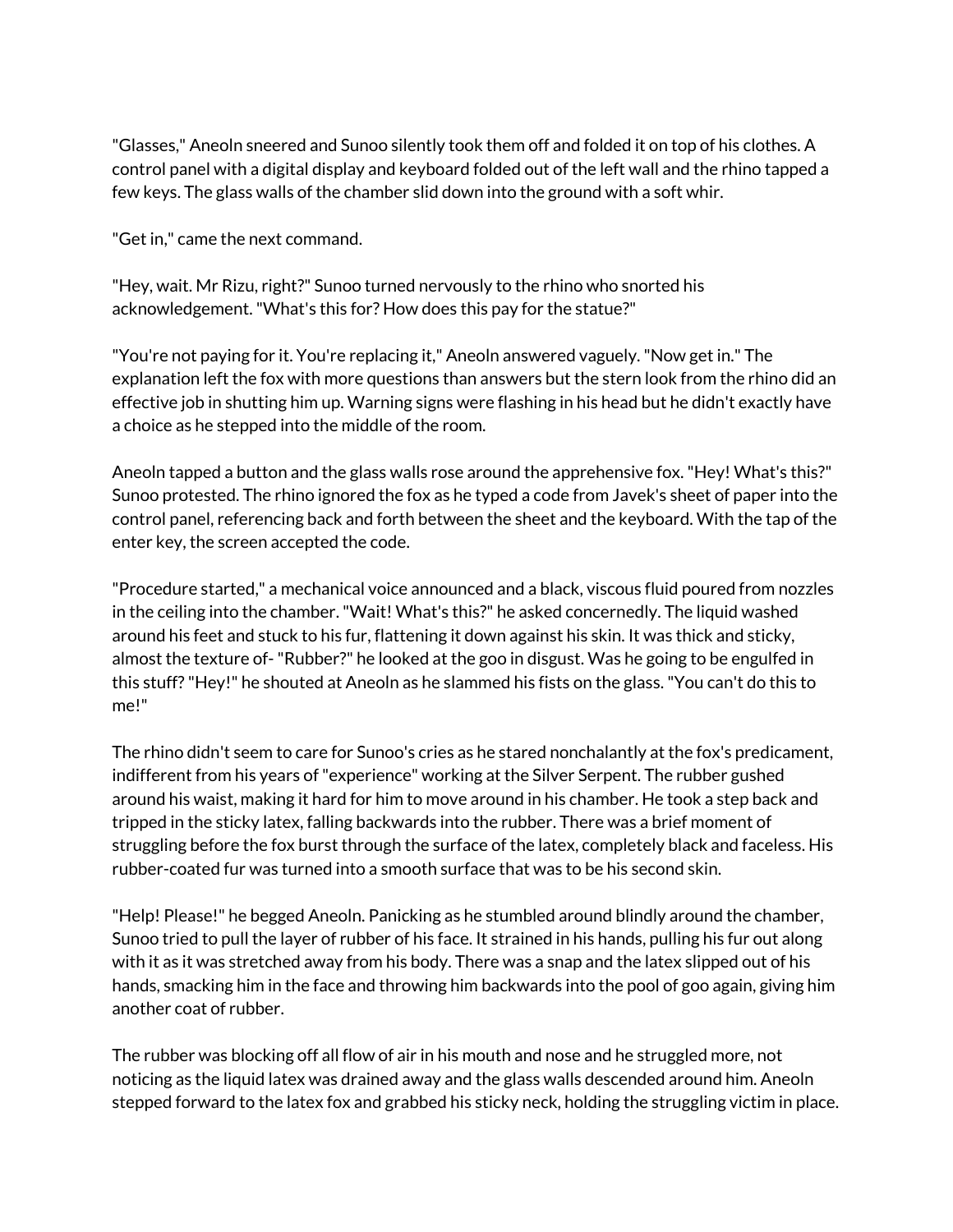He forced two short rubber tubes into the face of the fox, pressing it deep inside Sunoo's nostrils as the liquid latex fused to the tubes' valves, giving the fox a way to breathe while his face was smooth and blank on the outside. Sunoo took the opportunity to catch his breath.

Suddenly, his maw was roughly forced open, stretching the rubber sheet around his mouth as it kept the fox concealed. A ball gag was forced into his open jaw, keeping his mouth open uncomfortably."Mfft!" Sunoo protested as his hands grasped in futile at the firm hand at his throat.

The rhino grunted and forced the gag deeper into his maw, turning the fox's attempts at escape into squirms of pain and his muffled complaints into helpless whimpers. Aneoln let go and the fox fell kneeling to the floor, panting and gasping in fear. Without warning, his two tails were roughly pulled upwards and a thick, tapered plug was pressed against his tailhole.

Sunoo let out a sharp yip as the plug was forced past his sphincter and deep into him. He squirmed as the ridges bumped against his opening and he shuddered with a mixture of pleasure and pain.

The plug came to a widened portion that felt like the base and Sunoo relaxed a little. Without warning, Aneoln forced the knot of the dildo all the way in, lodging it against the fox's sensitive insides as the knot inflated. The tip of the canine dildo nudged against his prostate, sending Sunoo shivering in the waves of pleasure that followed.

Sunoo squeezed and pushed, trying in futile to expel the plug that was now filling every inch of his rump. Confusion filled his mind as he tried to understand what was happening. How was this sexual assault supposed to solve anything? Nothing made sense. The fox whimpered as he grabbed the plug in his tailhole and tried to pull it out, only to further nudge it against his tight rectum.

There was a whir and the glass prison rose up to contain him again. Another spray of rubber showered upon the fox, covering him with a heavier layer of latex this time. It stuck to Sunoo rubber skin, encasing him with a thicker sheet of rubber that gave him a matte sheen that made it hard to move around. His muffled whimpering filled the chamber, stifled even more by the glass walls that separated him from the rhino.

The rest of the rubber was drained away, leaving behind a fox wearing an even coating of rubber as he stumbled blindly in the chamber as he whined, unable to do anything else. A glow of orange shone down on Sunoo's latex-clad body as heating elements in the ceiling turned on, accompanied by a spray of sulphur that served to vulcanize the rubber.

Inside the latex, Sunoo could feel the heat through his rubber skin, leaving him feeling utterly confused and helpless. It hardened around him, making movement difficult. The fox was terrified as he tried to resist the hold of the rubber but he could only adjust his pose a little before his strength gave out and his encasement pulled him back into place. He was now stuck in his pose,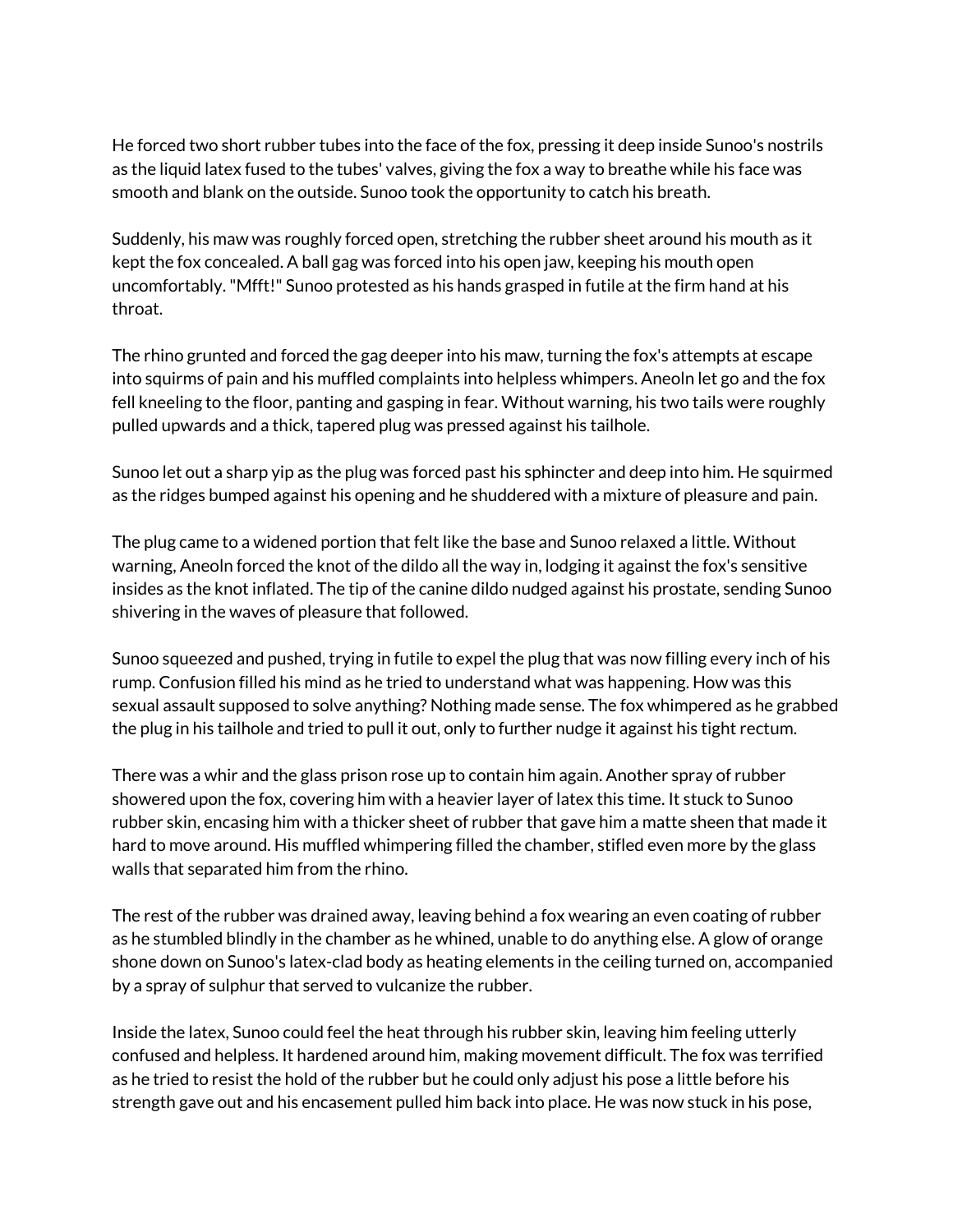standing and looking upwards with one hand reaching for the air, the other clutching the rubber on his chest.

Another spray of rubber sprayed down on him again, this time pouring on his figure, still except for a timid shivering that could be barely noticed. As the latex dripped off the fox's body, the heating elements came back on, further solidifying the fox where he stood.

Unable to see, Sunoo could only use his sense of hearing and feeling to understand his situation. The sound of sloshing followed by a sensation of heat, diminishing with each cycle as layer after layer of rubber shielded him from the outside. After what the fox counted as six cycles, there was a soft whir, barely heard by the encased fox as the glass walls descended around him, leaving a matte-black fox statue that stood proudly in the middle of the room. The statue was standing with his feet shoulder-width apart and his two tails spread out gracefully behind him. His hands were still in the same position as before, one grabbing his chest and the other reaching for the sky as he looked upwards. His face was now featureless under the layers of latex, devoid of any emotion. Only his mouth was agape, wedged open by a spherical object inside.

Aneoln stepped forward, looking a little weary of standing by the side as he waited for the statuefication to finish. The entire process took about an hour, although it must've felt many times longer for the suffering fox. His shivers were no longer visible under all the rubber, but the rhino couldn't help but feel a little sorry for the helpless victim encased inside, unable to experience the outside world for who knows how long.

Still, a job was a job. He effortlessly picked up Sunoo's solid, rubber body and carried him out of the room to await his final touches.

Guests who saw the wreckage of the earlier afternoon's chaos were mildly surprised to find the entire Egyptian lobby renovated only a mere three hours later. The rough, yellow limestone walls that resembled a pyramid's internal walls were now replaced with smooth, white marble walls, stone arches were replaced with marble columns, and the palm trees were replaced by creeping vines that circled around the columns, giving the entire lobby a feel of ancient Greece. To complete the look, stone statues of athletes stood on waist-high pedestals around the room. In the middle, however, stood a two-tailed fox statue that looked different from the others. This figure, in particular, had the appearance of matte rubber, gleaming with an otherworldly sheen under the four beams of light on the floor around it, taking turns to glow on and off. The reflections on the statue's latex surface seemed to shift under the changing lights, giving the impression of it moving despite it being totally still.

Patrons, as before, were moving about the lobby and admiring the statues as they explored the Silver Serpent. Walking among them was a blue-furred tern, Javek, on his work break. He grinned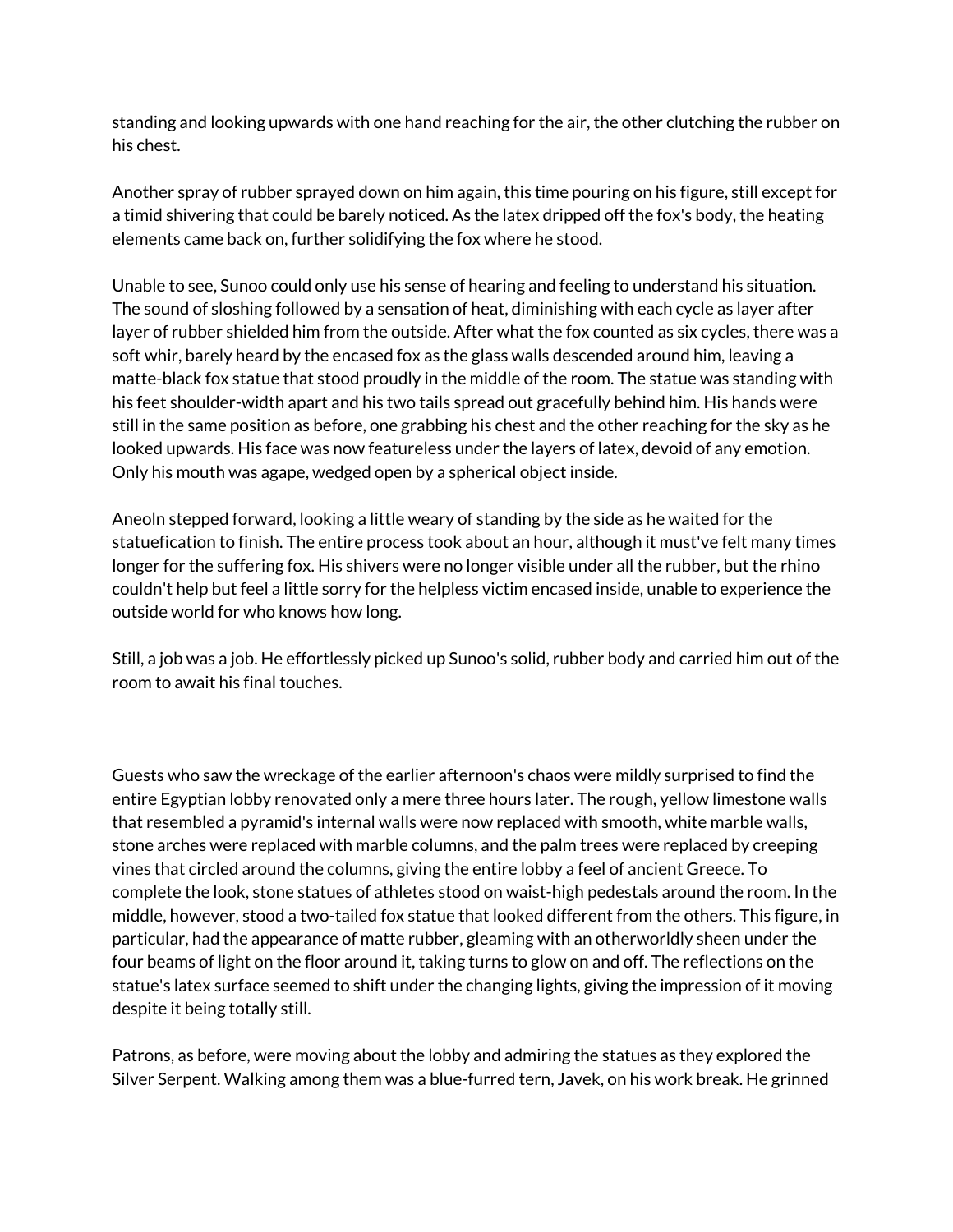as he saw the statue in the middle of the room and approached it. Satisfied with the quality of the rubber finish, he nodded and mumbled some words of approval.

Javek pulled up the digital tablet that was mounted on his belt and tapped a few keys on it. There was a hissing sound as the pedestal that Sunoo was on was lowered into the ground, bringing the fox statue down to the ground level.

"Well, well, well, look who we have here?" Javek taunted.

Sunoo could barely pick up the sound of voices on the outside but he immediately recognized this one. He tried in vain to struggle in his latex prison but to no avail. All he was left with was a feeling of fear of the tern and desperation for release as he whimpered.

Javek could hear the almost-silent pleas of the fox."I did say, you are replacing the statue you broke, yeah? So that's what you're doing now," he explained as he walked around the statue, admiring its form.

"That's not to say you can't have any fun while in there," he smirked as he took out a police baton with the Silver Serpent's insignia printed on it. A press of the button on its handle caused its tip to vibrate, and it was pressed against the fox's null bulge at his crotch. There was a soft whimper as the tip was massaged up and down the bulge and Sunoo could feel himself getting aroused.

A tap on the tablet caused the plug in the fox's tailhole to vibrate too, sending helpless shivers down his spine as the two vibrators pulsed through his body from both sides. His member slowly emerged from his sheath, poking painfully against the rubber as he winced and tried to squirm. It was agonizingly pressed against his abs as the rubber layers prevented it from extending outwards, exposing its sensitive underside from under all the latex.

Holding the vibrator in place at Sunoo's crotch, Javek stood behind the fox in a back hug, slowly stroking the statue's chest as he could feel the shivering beneath, a combination of the fox's desperate struggles and the vibrators' relentless pulses.

Sunoo stopped struggling as wave after wave of pleasure washed through him and he let out a soft, contented growl from the back of his throat. Thoughts of escape left his mind and all that he wanted now was to get sexual release. If not for his solid, latex encasement, he would have been rubbing his crotch furiously against the vibrator as he yearned for just a chance to cum.

And he was close to getting what he wanted. The vibrator was stroked up and down his sensitive cock, circling around the edges of his tapered penis before travelling down the shaft where the vibrator was pressed against his swollen knot. Javek's hands went down to where Sunoo's knot was under the latex and started squeezing it firmly, massaging it with his expert hands as the vibrator once again rose to the apex of the fox's penis where it sent a mixture of pain and pleasure as it played with Sunoo's sensitive tip.